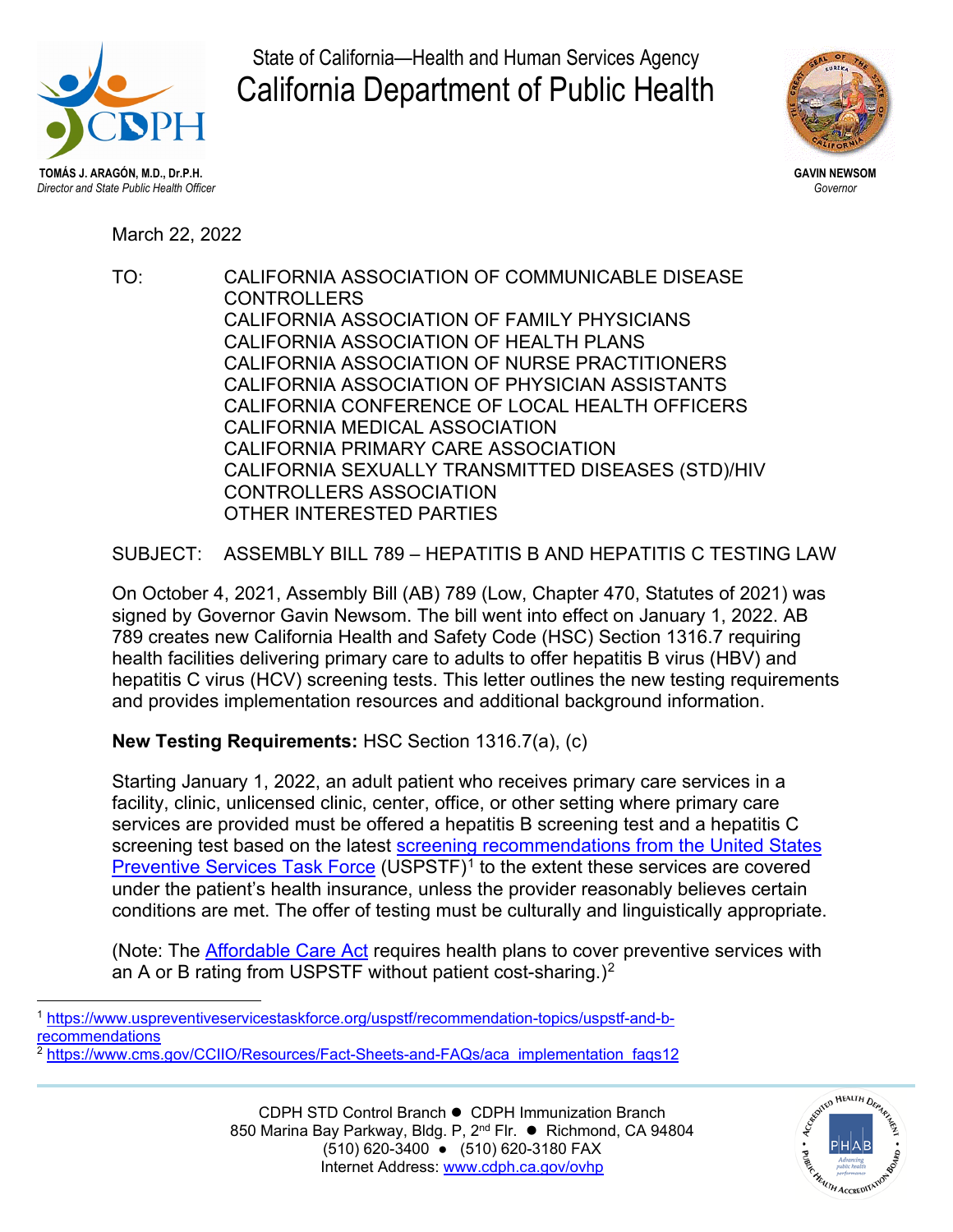## **Exceptions:** HSC Section 1316.7(a)(1) – (a)(4)

The requirement to offer hepatitis B and hepatitis C screening tests to adult patients does not apply if the health care provider reasonably believes that one of the following conditions applies:

- 1) The patient is being treated for a life-threatening emergency OR
- 2) The patient has previously been offered or has been the subject of a screening test for hepatitis B or hepatitis C (unless the health care provider determines that one or both screening tests should be offered again) OR
- 3) The patient lacks capacity to consent to one or both screening tests OR
- 4) The patient is being treated in an emergency department of a general acute care hospital, as defined in [HSC Section 1250.](https://leginfo.legislature.ca.gov/faces/codes_displaySection.xhtml?sectionNum=1250&lawCode=HSC)

## **Follow Up Health Care Requirements:** HSC Section 1316.7(b), (f)

Hepatitis B: If a patient has a positive hepatitis B surface antigen (HBsAg) test indicating current hepatitis B infection, the provider must directly offer, or refer the patient for, follow up health care, including diagnostic testing, medical management and antiviral treatment indicated in the HBV [clinical practice guidelines](https://www.aasld.org/sites/default/files/2019-06/HBVGuidance_Terrault_et_al-2018-Hepatology.pdf) from the American Association for the Study of Liver Diseases (AASLD).

On a related note, but separate from the new law, hepatitis B vaccination

- [Is now recommended nationwide for all adults 19-59 years.](https://www.cdc.gov/vaccines/schedules/hcp/imz/adult.html#note-hepb)
- Continues to be recommended for adults 60 years and older with risk factors and may be offered to those without risk factors.

To align with national recommendations, offer hepatitis B vaccine to patients who have a negative HBsAg test and have not been previously vaccinated.

Hepatitis C: If a patient has a positive HCV antibody screening test (reactive), the provider must directly offer, or refer the patient for, follow up health care, including an HCV ribonucleic acid (RNA) test and any medical management and antiviral treatment indicated in AASLD [HCV clinical practice guidelines.](https://www.hcvguidelines.org/)

## **Implementation Resources:**

- Patient and Provider Fact Sheets
	- o [U.S. Centers for Disease Control and Prevention \(CDC\) Resource Center](https://www.cdc.gov/hepatitis/resources/index.htm)
		- [Interpretation of Hepatitis B Serologic Test Results](https://www.cdc.gov/hepatitis/hbv/pdfs/SerologicChartv8.pdf)
		- [Recommended Testing Sequence for Identifying HCV Infection](https://www.cdc.gov/hepatitis/hcv/pdfs/hcv_flow.pdf)
		- [Interpretation of Results of Tests for HCV](https://www.cdc.gov/hepatitis/hcv/HCVTestResults-InterpretationAndActions.htm) Infection and Further Actions
- Screening and Reimbursement
	- o [California Department of Public Health \(CDPH\) Hepatitis B and Hepatitis C](https://www.cdph.ca.gov/Programs/CID/DCDC/CDPH%20Document%20Library/HepatitisBandCScreeningToolkitforPrimaryCare.pdf)  [Screening Toolkit for Primary Care Providers](https://www.cdph.ca.gov/Programs/CID/DCDC/CDPH%20Document%20Library/HepatitisBandCScreeningToolkitforPrimaryCare.pdf) *(update pending)*
	- o [USPSTF A and B Rated Preventive Services Recommendations](https://www.uspreventiveservicestaskforce.org/uspstf/recommendation-topics/uspstf-and-b-recommendations)
- Web-Based Free Provider Training
	- o [Hepatitis B Management: Guidance for the Primary Care Provider](https://www.hepatitisb.uw.edu/page/primary-care-workgroup/guidance)
	- o [Hepatitis C Online](https://www.hepatitisc.uw.edu/)
	- o [Project ECHO](https://hsc.unm.edu/echo/embedded-content/locations-us.html)

Assembly Bill 789 March 22, 2022 Page 2 of 3